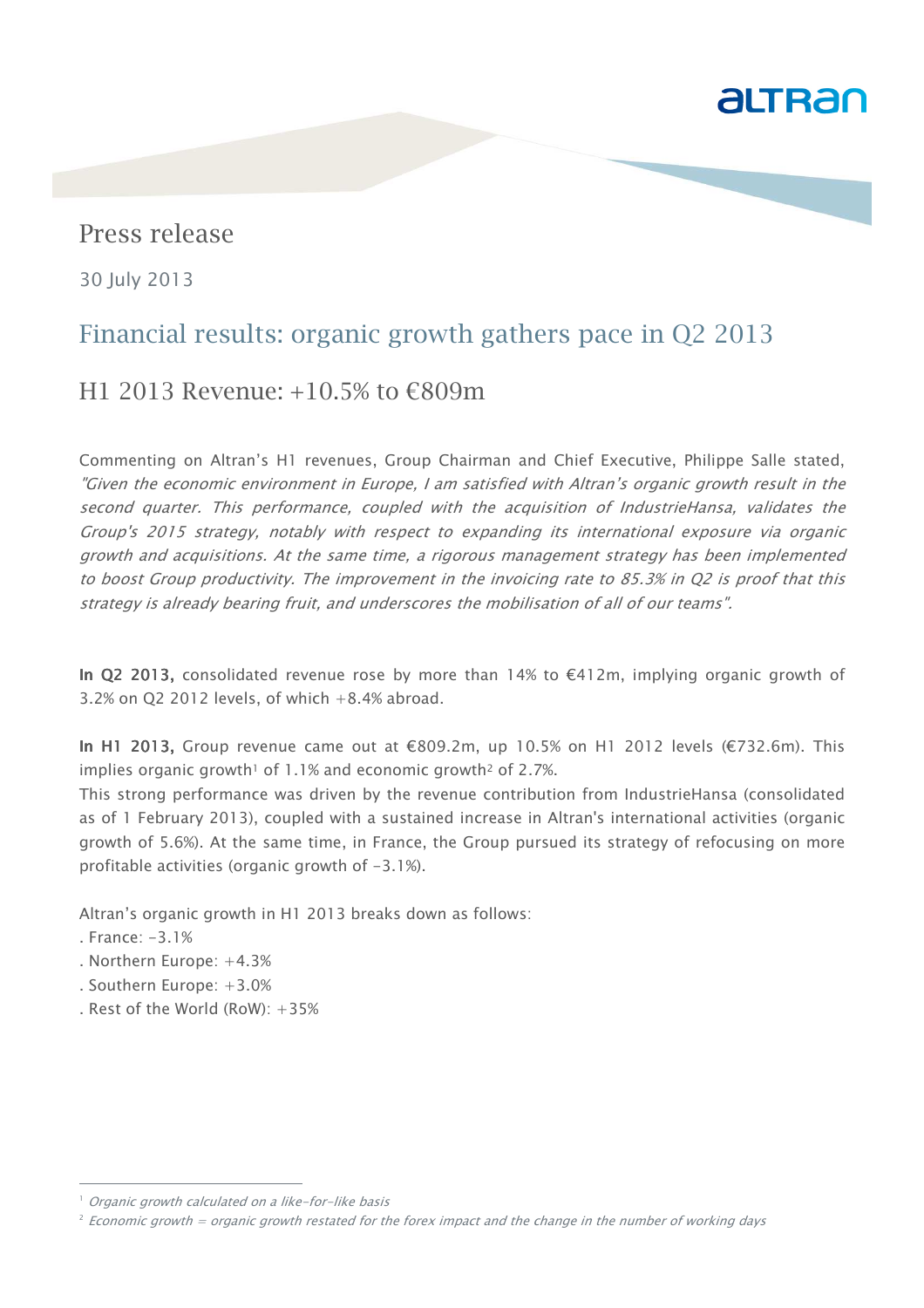## **Trends in quarterly revenues break down as follows**

| $(\epsilon m)$                                                                |       |       |                          |       | Q2 2012 Q3 2012 Q4 2012 Q1 2013 Q2 2013 |
|-------------------------------------------------------------------------------|-------|-------|--------------------------|-------|-----------------------------------------|
| Revenue, excluding contributions of<br>companies acquired and/or divested (A) | 362.2 | 344.2 | 379.0                    | 370.5 | 370.3                                   |
| Contribution of companies acquired and/or<br>divested (B)                     | (0.7) |       | $\overline{\phantom{m}}$ | 26.5  | 41.9                                    |
| TOTAL REVENUE $(A)+(B)$                                                       | 361.5 | 344.2 | 379.0.                   | 397.0 | 412.2                                   |

#### Invoicing rate

The Q2 2013 invoicing rate came out at 85.3%, up sharply on Q1 2013 (82.9%) and topping the Q2 2012 level of 84.8%.

This improvement underscores the impact of productivity-enhancement measures implemented by the Group in several of its operating countries.

Trends in the invoicing rate are as follows:

|                |       | Q2 2012 Q3 2012 Q4 2012 Q1 2013 Q2 2013 |       |       |       |
|----------------|-------|-----------------------------------------|-------|-------|-------|
| Invoicing rate | 84.8% | 84.1%                                   | 84.4% | 82.9% | 85.3% |

### Trends in staff levels

At 30 June 2013, the Group's total headcount stood at 20,092 employees, stable on Q1 2013 levels.

### **Outlook**

On the basis of the information currently at its disposal, management has confirmed that consolidated profitability in 2013 will be in line with the objectives laid down in the Group's 2015 Strategic Plan.

Altran will publish its 2013 interim results on 5 September before market opening.